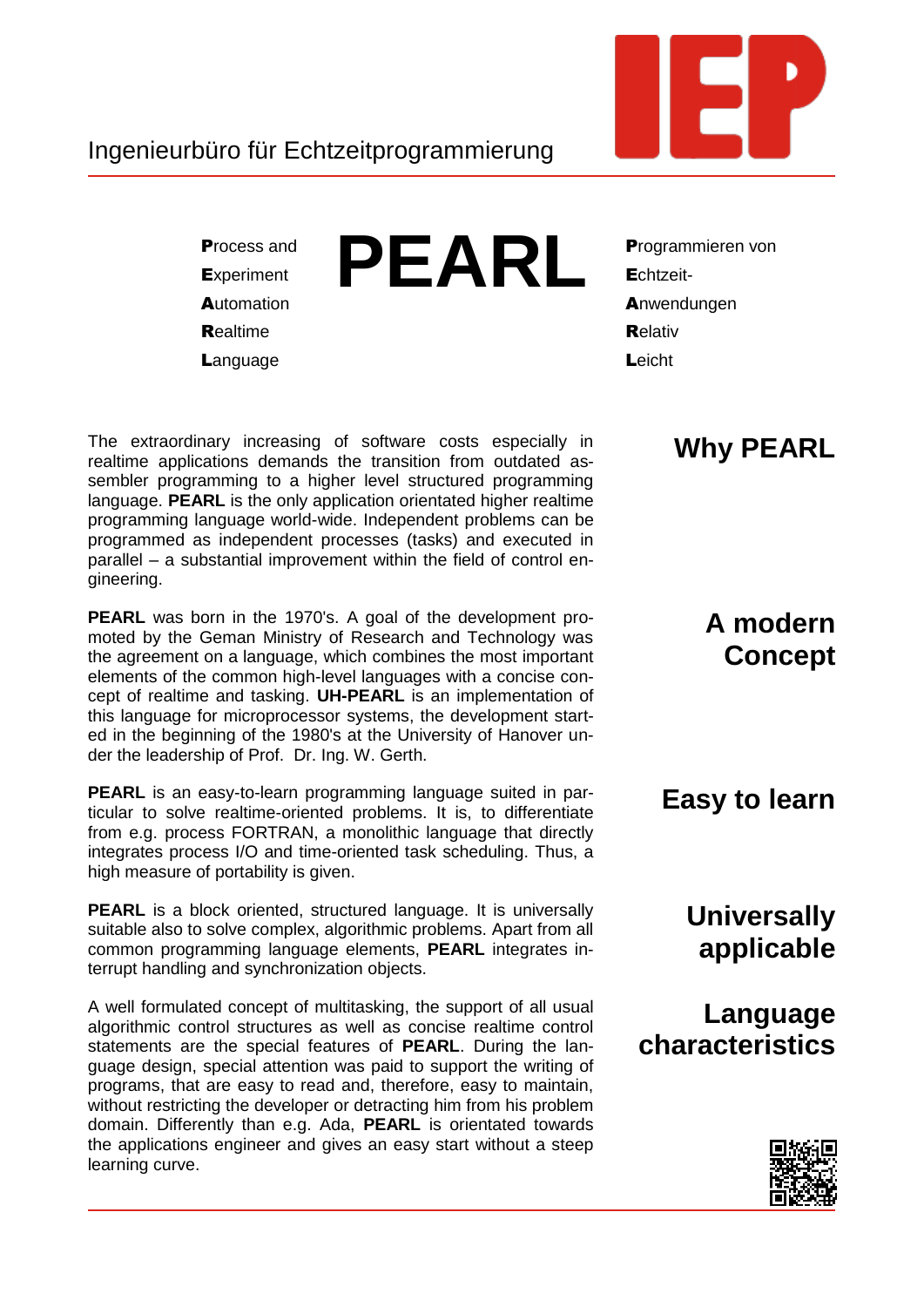## **Modularity**

The modular structure of **PEARL** programs lays ground for safe and efficient program development and easy maintenance within larger projects.

A Module is a self contained compilation unit, but not necessarily a self contained execution unit. The connection between modules is made by global declarations and the corresponding specification of global symbols. Inter-module relations can be satisfied either by an additional linker or by load-time linkage.



### **Portability**

One **PEARL**-Module is separated in two parts, each of which may be omitted. A module starts with a SYSTEM-part, defining the system resources used in a system dependant manner. This part contains no code.

The following PROBLEM-part is system independant and may use only system services defined in either its own or another module's SYSTEM-part.

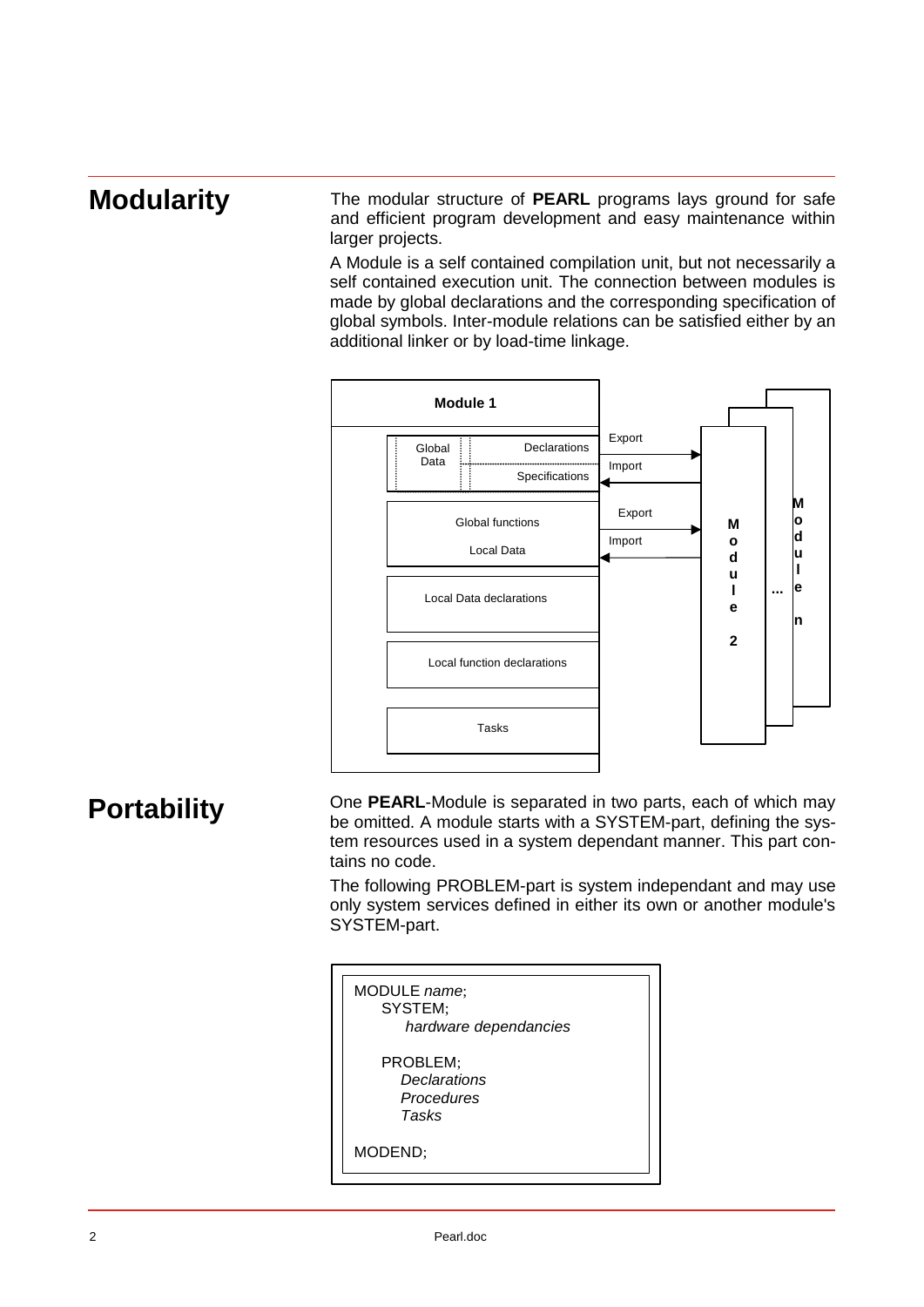The breakdown of a module into hierarchical blocks with local data allows for a program structure that mirrors the structure of the problem. Quasi parallel processing of tasks serve the ease of separating a problem in independant and simpler pieces of code. Procedures, which are reentrant and allow for recursion, provide for the hassle-free realisation of problem specific code libraries.

**PEARL** supports all flow control structures common to modern programming languages:



**Block structure** 

# **Control structures**

Apart from the regular simple data types FIXED, FLOAT and CHAR, also common to other languages, **PEARL** provides the aditional data types CLOCK (time), DURATION (length of time), SEMA (synchronisation variable) and BIT (bit string) to allow for strong typing in the problem domain. New data types can be defined by problem-specific combination of elements of different basic data types into groups (STRUCT) and by own type declarations (TYPE).

REPEAT; loop body

END;

**PEARL** is standardized since 1981 in DIN 66,253, part 1, Basic PEARL, and since 1982 in DIN 66253, part 2, Full PEARL. PEARL is already used in over 200 large and many hundred small projects.

In 1998, with the standardization of PEARL-90 in DIN 66253-2, with caution the concept of the language was adapted to current requirements. The current advancement of **PEARL** tries to agree upon object-oriented programming procedures in combination with the safety and efficiency requirements of realtime programming.

### **Data types**

**Standardization**